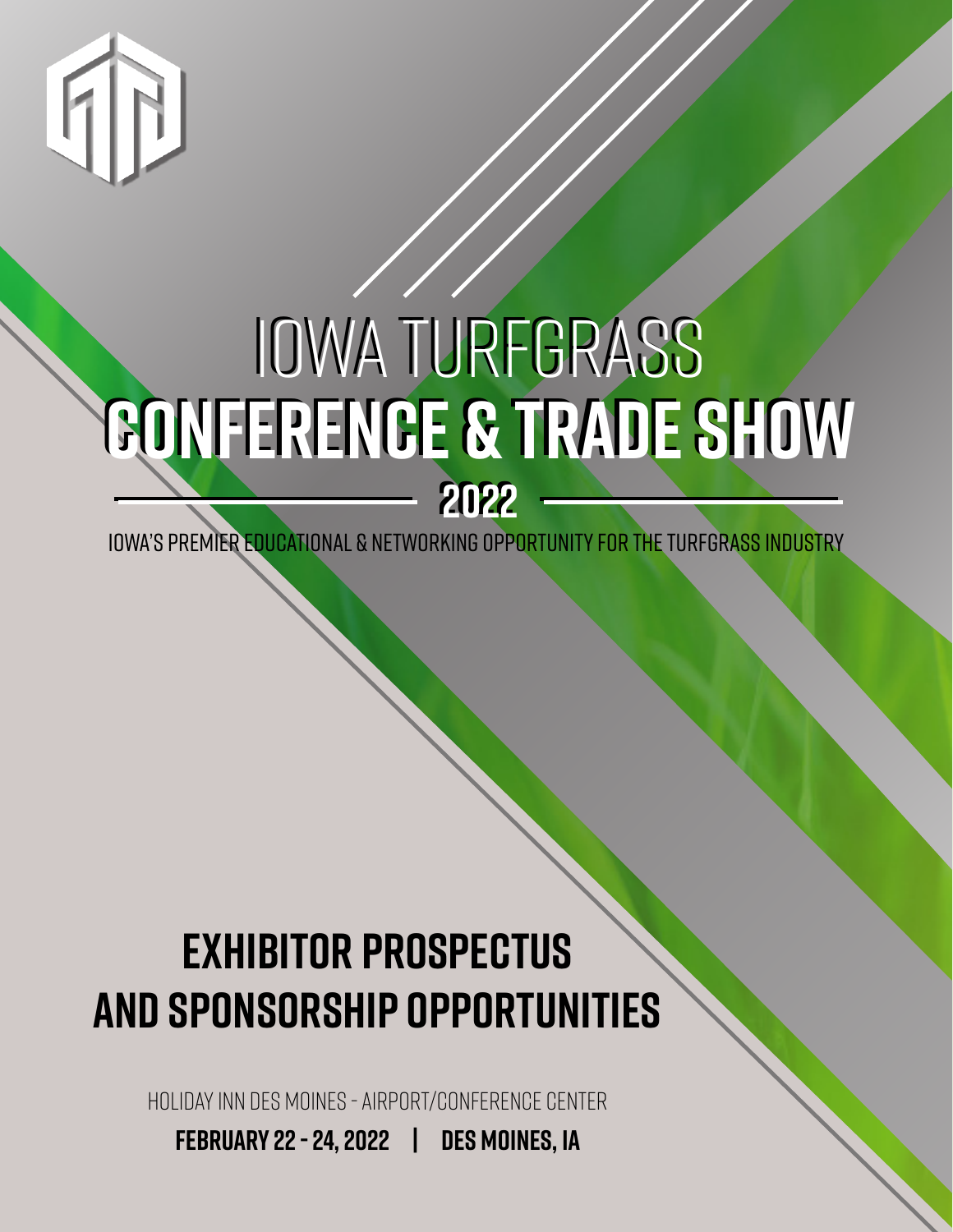## *ITI PRESIDENT*

# *YOU ARE INVITED*

I would like to cordially invite you and your company to join us at the 88th Annual Iowa Turfgrass Conference and Trade Show on February 22 - 24, 2022. This year's Conference and Trade Show will be held at the holiday inn in des moines. Our 2020 Trade Show floor was sold out - with 73 exhibiting companies occupying 99 booth spaces! Even with last year's virtual success, our board of directors and staff have worked diligently to make continual improvements to this great event. we're excited to continue our schedule and program that we have worked on for the 2022 Conference and Trade Show.

The Iowa Turfgrass Conference and Trade Show is the premier learning and networking event for those in the turf industry across the state of Iowa, as well as the midwest. It is an excellent time to generate leads, strengthen existing relationships, promote your products, and support a better future for turfgrass education and research in the state of Iowa.

Whether you are a long-time exhibitor or considering joining us for the first time, we welcome you. It is through exhibitor support that we have continued to be successful.

I look forward to seeing you this coming February and on behalf of the Iowa Turfgrass Institute, appreciate your commitment to making our industry better.

See you at The holiday inn!

attleme

*Matt Kruse Iowa Turfgrass Institute President*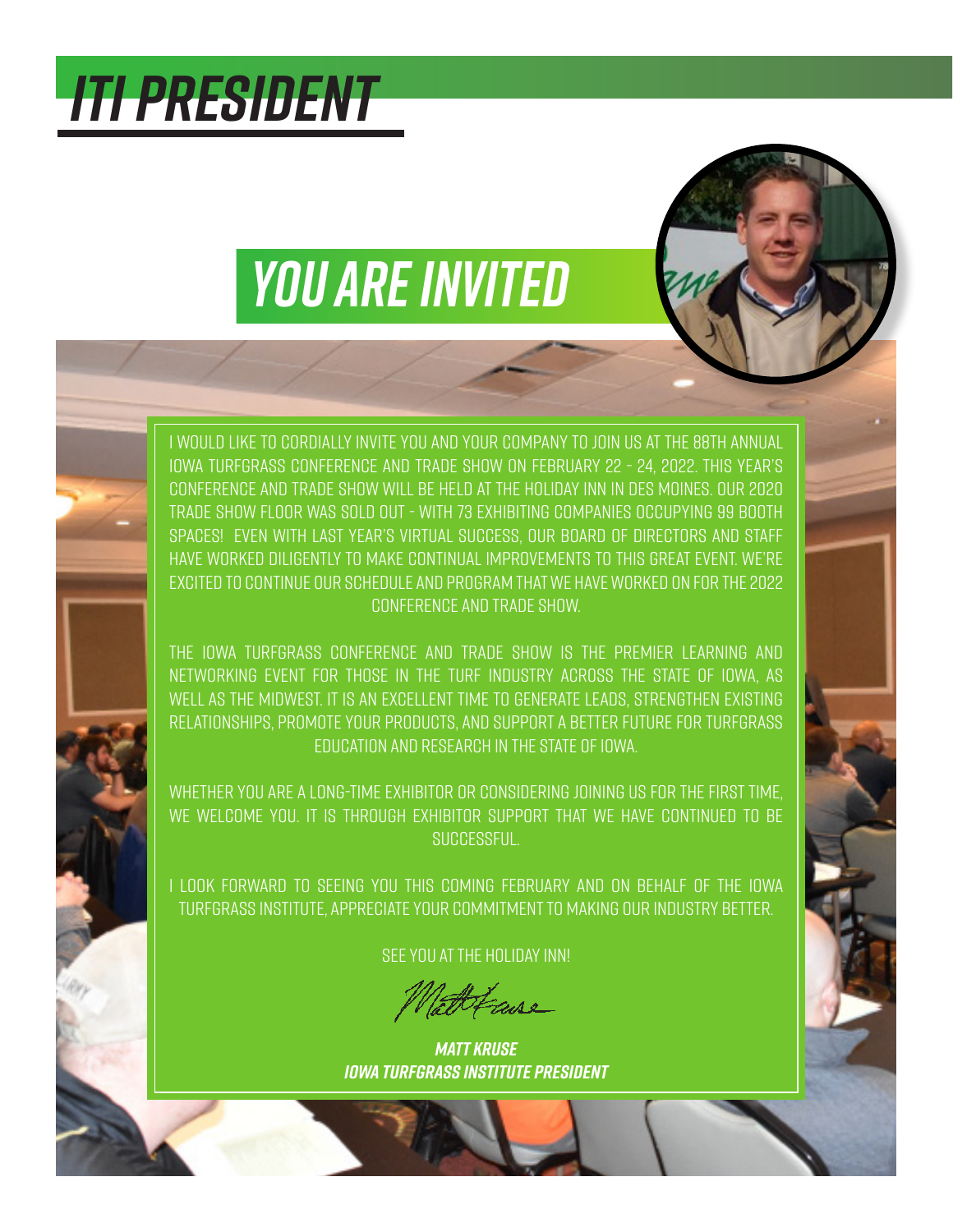

### *History of THE AUCTION*

**For nearly two decades, the Iowa Sports Turf Managers Association has annually administered a Silent Auction during trade show hours at the Iowa Turfgrass Conference and Trade Show. At the 2020 Silent Auction, a record of over \$14,000 was raised, which supports programs and initiatives benefiting turfgrass students and professionals in the state of Iowa.**

### *SEEKING YOUR DONATIONS*

**The Iowa Sports Turf Managers Association, Iowa Professional LawnCare Association and Iowa Golf Superintendents Association are seeking donations for this year's Silent Auction. Showcase your company and products, while supporting a great cause. donated goods are appreiciated and range from apparel, tools, irrigation components, and agricultural products.**

### *HOW TO PARTICIPATE*

**Participating in the Silent Auction is a great way to gain additional exposure before, during and after the Iowa Turfgrass Conference and Trade Show. please bring your donation to the registration table at the conference or the Iowa turfgrass office before february 10, 2022 to be included in this year's silent auction.**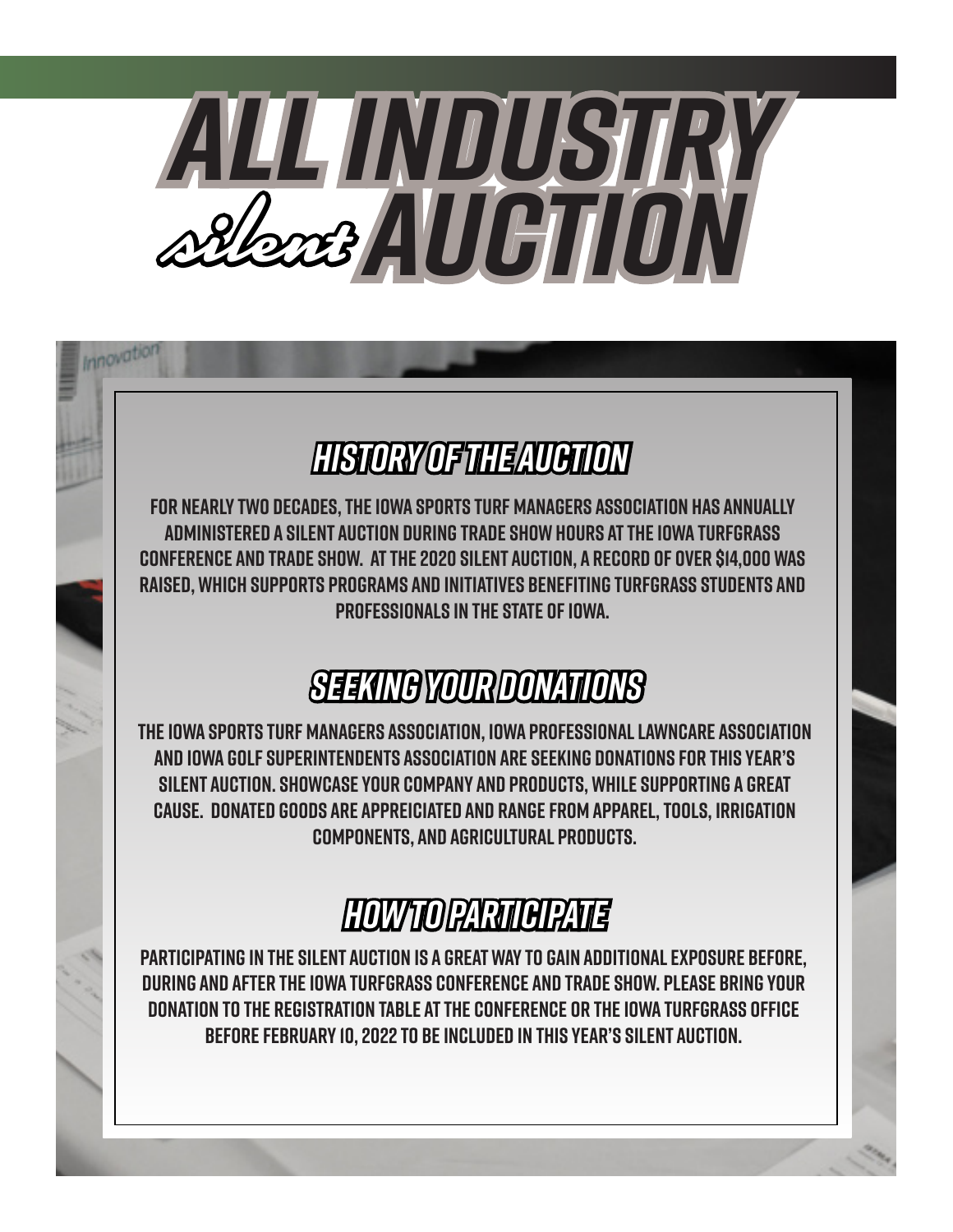## *CONFERENCE SCHEDULE*

### O *CONFERENCE SCHEDULE ABOUT OUR CONFERENCE*

### **TUESDAY, FEBRUARY 22, 2022**

| Educational Seminars  12:15 pm - 5:45 pm         |  |
|--------------------------------------------------|--|
| Association Membership Socials7:00 pm - 10:00 pm |  |

### **WEDNESDAY, FEBRUARY 23, 2022**

| Trade Show Open  12:30 pm - 6:00 pm        |  |
|--------------------------------------------|--|
| IPLCA Annual Meeting 1:00 pm - 2:00 pm     |  |
| ISTMA Annual Meeting 2:15 pm - 3:15 pm     |  |
| lowa GCSA Annual Meeting 4:00 pm - 5:00 pm |  |
| All Industry Reception  6:00 pm - 8:00 pm  |  |

### **THURSDAY, FEBRUARY 24, 2022**

| Educational Seminars  9:00 am - 11:30 am              |  |
|-------------------------------------------------------|--|
|                                                       |  |
|                                                       |  |
| Pesticide Applicator Training (ALL) 12:15 pm - 2:15pm |  |



|      | $/5() +$ | Turfgrass<br>Professionals |
|------|----------|----------------------------|
| يتتا | $/[] +$  | Exhibiting<br>Companies    |
|      | 26       | Education<br>Sessions      |
|      | 211      | Hours of<br>Education      |

### *HOLIDAY INN DES MOINES AIRPORT / CONFERENCE CENTER*

*ADDRESS:* 6111 Fleur Dr Des Moines, IA 50321 *PHONE:* (515) 287-2400

*RATES:* Rates start at \$112 per night (Includes Breakfast)

### *Hotel Cutoff Date is*  **February 18th, 2022**

### *BOOK ONLINE:*

https://www.ihg.com/holidayinn/hotels/ us/en/des-moines/dsmap/hoteldetail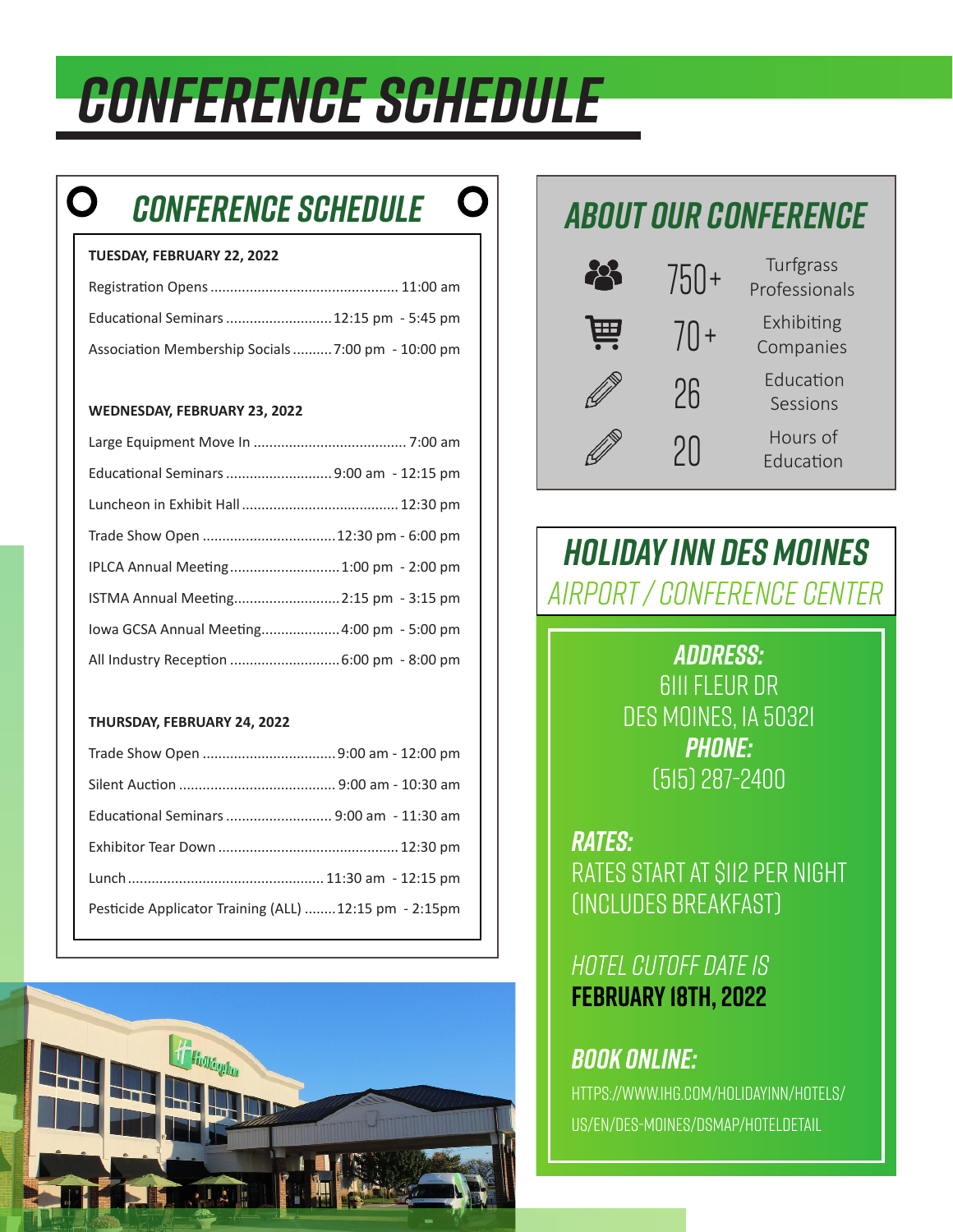# *2020 Trade show Exhibitors*

### ACME Materials Company - Bronze Sponsor

Agriland FS Amvac Environmental Products Aquatrols Arborjet, Inc Bayer - Gold Sponsor Blue Star Mills BRANDT Consolidated, Inc Bush Turf - Bronze Sponsor Cahoy Pump Service Commercial Turf & Tractor Concepts by Iowa Hearing Aid Centers Contract Specialty Corteva - Bronze Sponsor D & K Products - Platinum Sponsor DuraEdge Engineered Soils Echo, Inc. Floratine Central Turf Products - Bronze Sponsor FMC Corporation Ground Effect Innovative Attachments Harris Golf Cars Healthy Ponds by Bioverse Herfort Norby Golf Architects Howrey Construction Hunter Industries - - Bronze Sponsor Iowa Athletic Field Construction Company Iowa Golf Course Superintendents Association Iowa Golf Association - Gold Sponsor Iowa Section PGA Iowa Sports Turf Managers Association Iowa Turfgrass Institute LaCrosse Seed MBA Incorporated Midwest Premier Turf Miller & Sons Golf Cars - Bronze Sponsor Mowbility Sales & Service

MTI Distributing - Platinum Sponsor Musco Sports Lighting NB Golf Cars Nufarm - Bronze Sponsor Par Aide Products Paul Miller Design PBI / Gordon Corporation - Silver Sponsor Pioneer Athletics Quinn Equipment, Inc. Redexim Turf Products Redline Construction, Inc - Bronze Sponsor River City Turf and Ornamental Schaffer Mfg. Co. SePRO Corporation Sherwin Williams Shiller Grounds Care SiteOne Landscape Supply - Silver Sponsor Soil Tech Corp Speeds Golf Cars Standard Golf Company - Silver Sponsor Stout Seed Syngenta - Gold Snonsor The Andersons The Cutting Edge Titan Pro Top Notch Mower Lifts **Turfwerks - Silver Snonsor** United Seeds Inc Van Diest Supply Company Van Wall Equipment - Gold Sponsor VGM Club **Watertronics** Watters Landscaping Williams Lawn Seed Zimco Supply Company - Silver Sponsor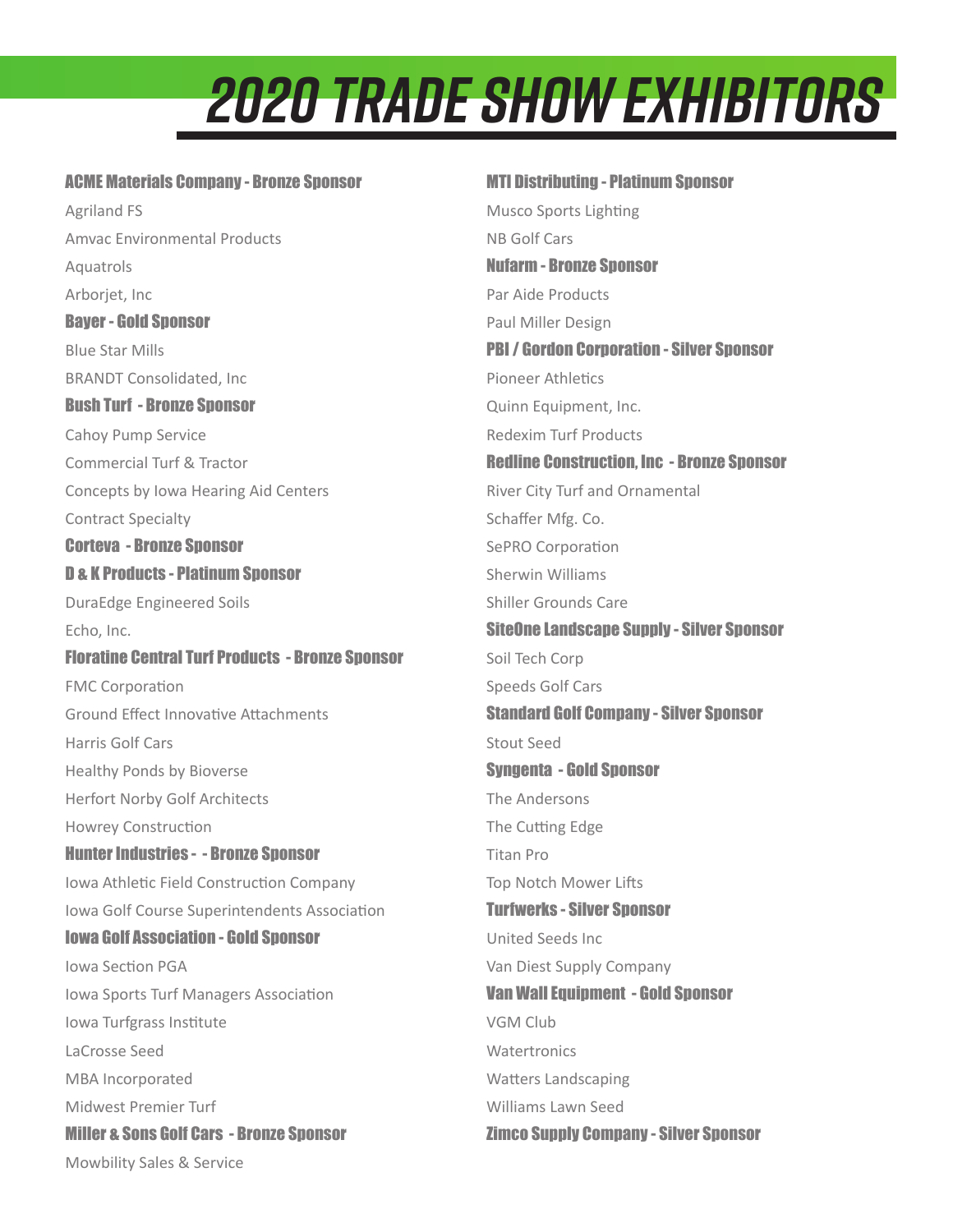# *TRADE SHOW DETAILS*

#### **EXHIBIT SPACE FEES**

- 1 booth space: \$745 (\$825 after 1/15/22)
- 2 booth spaces: \$1,300 (\$1,380 after 1/15/22)
- 3 booth spaces: \$1,850 (\$1,925 after 1/15/22)
- 4 booth spaces: \$2,450 (2,750 after 1/15/22)

### **EXHIBIT BOOTH INCLUDES**

- One 8' deep by 10' wide booth
- Standard booth drapery and carpet
- One 8' draped and skirted table
- Two plastic folding chairs
- Wastebasket
- Identification sign with company name
- Two exhibitor badges for first booth purchased. One exhibitor badge for each additional booth purchased.
- Complimentary lunch with attendees during Trade Show on **Wednesday**

### **GENERAL INFORMATION**

- Exhibit booths will be set up in either the Iowa Hall or immediately outside the entrance to the Iowa Hall
- The trade show area is column free with 25-foot ceilings
- All exhibitor badges are picked up on site

### **RESERVING YOUR EXHIBIT BOOTH**

Exhibit booth space reservations will begin on Monday, December 13, 2021. A non-refundable \$150 deposit is required with the completed contract to reserve booth space. Full payment of your booth space is due prior to your exhibit installation on February 22, 2022. You may reserve your booth(s) by registering online, or mailing or emailing your completed contract. Please see the contract for submission details.

### **EXHIBIT INSTALLATION AND BREAKDOWN**

Installation of exhibits will begin Wednesday, February 23rd at 7:00 AM. All exhibits must be completely assembled by 11:30 AM. Late exhibits will not be allowed to set up during exhibit hours. Exhibit dismantle times will depend on where your booth is located. Only exhibitors will be allowed in the exhibit hall during set up and breakdown. The Holiday Inn Des Moines - Airport will have personnel available during exhibit set up and during all conference hours. Any other services rendered will be appropriately billed to the exhibitor if a charge is necessary.

### **CANCELLATION POLICY**

The application for space and formal notice of assignment constitutes a contract for the right to use the space allowed. The Iowa Turfgrass Institute reserves the right to cancel any contract with any exhibitor any time prior to or during the Conference and Trade Show. All exhibit booth deposits are non-refundable. No refunds will be given after January 31, 2022.

### **USE OF SPACE**

All demonstrations and distributions of advertising materials, or other activities must be confined to the limits of the exhibit booths. Excessively loud music of PA systems are not allowed. No exhibitor shall assign or share the whole or any part of the space allotted without the knowledge and approval of the Iowa Turfgrass Institute.

### **FIRE MARSHALL REQUIREMENTS**

Fueled equipment must have gas cap taped shut and one battery cable removed to prevent fires. Please bring equipment with the lesser of 1/5 tank or five gallons of fuel in the tank. Ignition keys for vehicles must be in Banquet Staff's key box during the event. Vehicles must

be clean and dry, have plastic underneath to catch any leakage and carpet pads under each wheel. Vehicles with treads are not allowed. Exhibitors CANNOT start their engines during show hours.

### **INSURANCE COVERAGE AND LIABILITY**

The Holiday Inn Des Moines - Airport and the Iowa Turfgrass Institute will not be responsible or liable in case of fire, theft, or damage of any exhibitor's equipment on the premises. Exhibitors must provide their own insurance coverage to protect themselves, their equipment, and to cover damages that may be inflicted to the building and/or property of The Holiday Inn Des Moines - Airport. The exhibitor shall indemnify and hold harmless the Iowa Turfgrass Institute, The Holiday Inn Des Moines - Airport agents, servants, and employees from any and all such losses, damages, and claims.

### **RESTRICTIONS**

The Iowa Turfgrass Institute reserves the right to restrict exhibits which, because of noise, method of operation, or any other reason become objectionable, and also to prohibit or evict any exhibit, which in the opinion of the ITI Executive Committee, may detract from the general character of the show. This restriction includes conduct, printed matter, or anything of a character which may be objectionable to the Trade Show as a whole. In the event of such restrictions or evictions, the Iowa Turfgrass Institute is not liable for any refunds or rentals or other exhbit expenses. Any person who fails to reserve an exhibit space and who persists in soliciting in any manner at any time during the length of the time of the show and/or related activities may be ejected from the premises. The Holiday Inn prohibits the distribution of food within the exhibit hall, unless purchased through Holiday Inn.

### **CARE OF BUILDINGS AND BOOTHS**

Exhibitors or their agents shall not injure or deface the walls or floors of the building or booths. No signs or any other materials or articles shall be attached in any way to the walls or floors. No painting.

### **EXHIBITOR CONTRACT**

These regulations become a part of the contract between the exhibitor and the Iowa Turfgrass Institute. They have been formulated for the best interest of both parties. The Iowa Turfgrass Institute asks the full cooperation of the exhibitors in the observance of these regulations. All points not covered are subject to the decision of the Executive Committee. The Executive Committee reserves the right to make changes as necessary for the best interest of the convention.

#### **All Necessary COVID-19 Protocols**

The health and safety of our attendees, vendors, and speakers are a priority. Current protocols from the state of Iowa include a mask mandate in some public buildings but not at the convention center, recommends masks when around people who live outside of your household and anywhere that you cannot easily stay 6 feet away from others. Iowa Turfgrass Institute asks attendees to be vaccinated, and if unable to be vaccinated, to please wear a mask at conference events. The situation remains fluid, and we will update you as the state, city and sites update their protocols.

Sanitation stations will be set-up throughout the conference center. Conference center staff will properly and regularly disinfectant all surfaces and high-traffic area

Anyone that has tested positive for COVID-19 or are showing COVID-19 symptoms should not attend.